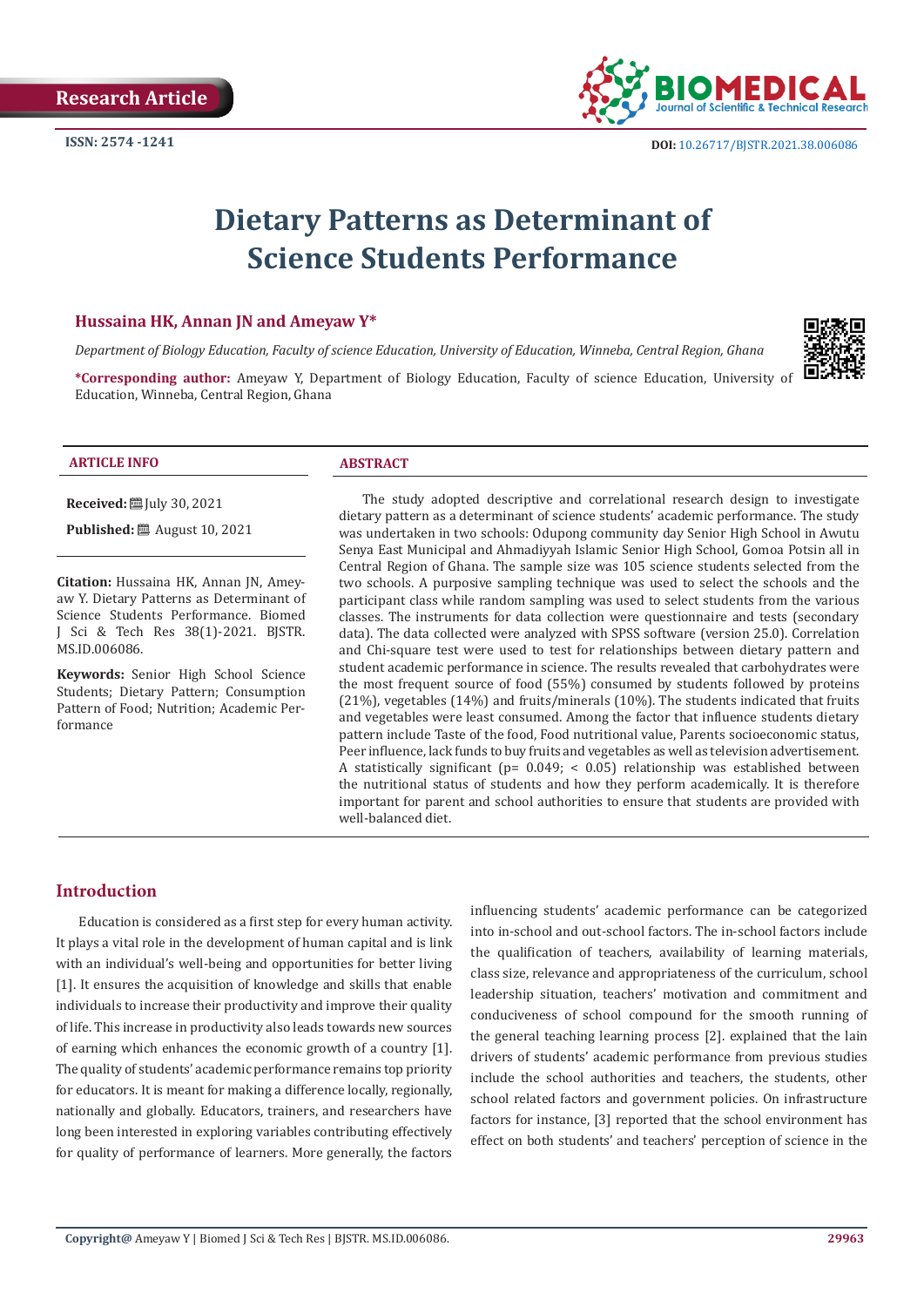classroom. While teacher-related factors were found to have a less effect on students' performance, the school level socioeconomic status has a significant effect on students' performance.

However, nutrition also indirectly influences school performance. Poor nutrition can leave students susceptible to illness or lead to headaches and stomachaches, resulting in school absenteeism. Access to nutrition that incorporates protein, carbohydrates, and glucose has been shown to improve students' cognition, concentration, and energy levels [4,5]. In contrast, nutritional deficiencies (particularly zinc, B vitamins, Omega-3 fatty acids, and protein) early in life can affect the cognitive development of school-aged children [6]. Studies also suggest that diets high in trans and saturated fats can negatively impact the brain, influencing learning and memory [6]. Furthermore, all cells in the human body including neurons and glial cells derive energy from food calories in the form of macronutrients: carbohydrates, proteins, and fats (alcohol is also a source of energy but is not considered a macronutrient because the body does not need it for survival). Before cells can gain energy from food, it must be converted into simple sugars, especially in the form of glucose, a simple sugar that is the primary source of fuel for the brain, nervous system, and red blood cells, and a preferred energy source for all other bodily cells and tissues [7]. Carbohydrates provide the most efficient source of energy for the body because they easily break down into simple sugars and are quick converted to glucose in the liver. Using either protein or fat for energy requires extra work during conversion to glucose, produces toxic by-products, and depletes the body of protein and fat needed for other bodily functions [7].

Chronic malnutrition experienced during early life inhibits growth, retards mental development, and reduces motivation and energy level, causing a reduction of educational attainments and delay in school entry [8]. This study seeks to find out whether nutrition (diet pattern) of a child is responsible for his/her academic achievement in school or not.

# **Statement of Problem**

Educational performance is perhaps the most imperative parameter for measuring students' well-being. It is the marker for successful college and university enrollment, scholarship awards and future job success (Ajayi, 2006). Despite all efforts made to improve students' performance academically, poor performance is still recorded in the end of terms examinations of students of the two selected senior high schools and this affect students' performance at the end of the three years secondary schooling. However, over the years, performance of students has not been very impressive from the West African Examination Council (WAEC) in the science especially in Biology. The causes of students' low performance in biology are varied. According to Shinjini and Sunita (2001), inadequate stores or intake of food nutrients can have adverse

effects on children and adolescent's cognitive development. In Ghana Students' dietary pattern has received little attention as a determinant of students' academic performance although diet plays a very important role in their mental and physical development. Poor nutrition can cause illness among school children which can increase the number of students who absent themselves in school. It can also retard the students' cognitive development and retards their growth.

Savige, Ball, Worsley and Crawford (2007) asserted that lack of important nutrients in adolescent diet poses a greater risk of nutritional deficiencies which can even affect their classroom performance. Additionally, the adolescence life stage is a period of increasing independence with respect to food choices and food habits and experimentation with diets which may increase vulnerability to nutritional problems if unhealthy eating behaviors are adopted. This study therefore investigates dietary pattern as a determinant of science students' performance in two selected Senior High Schools.

The following research questions answered the study:

- **a)** What is the food consumption patterns that are followed by science students?
- **b)** What factors influence the choice of food consumption patterns of science students?
- **c)** To what extent do food consumption patterns (nutrition) affect science students' academic performance?

### **Hypotheses of the Study**

**Null Hypotheses (Ho):** Academic performance of students has no association with the nutritional profile of the students.

**Alternative Hypotheses (H1):** Academic performance of students has association with the nutritional profile of the student.

# **Methodology**

#### **Study Area**

The study was undertaken in two schools: Odupong Senior High School in Awutu Senya East Municipal and Ahmadiyyah Islamic Senior High School, Gomoa Potsin all in the Central Region of Ghana.

# **Research Design**

The study adopted descriptive and correlation research designs. Firstly, the research considered how the predicted variable, nutrition (diet pattern) influence and mediate students' academic performance. Secondly, factors that influence the choice of food consumption patterns of students were identified. In addition, the relationship between nutrition (diet pattern) and academic performance of the students were also considered in the study.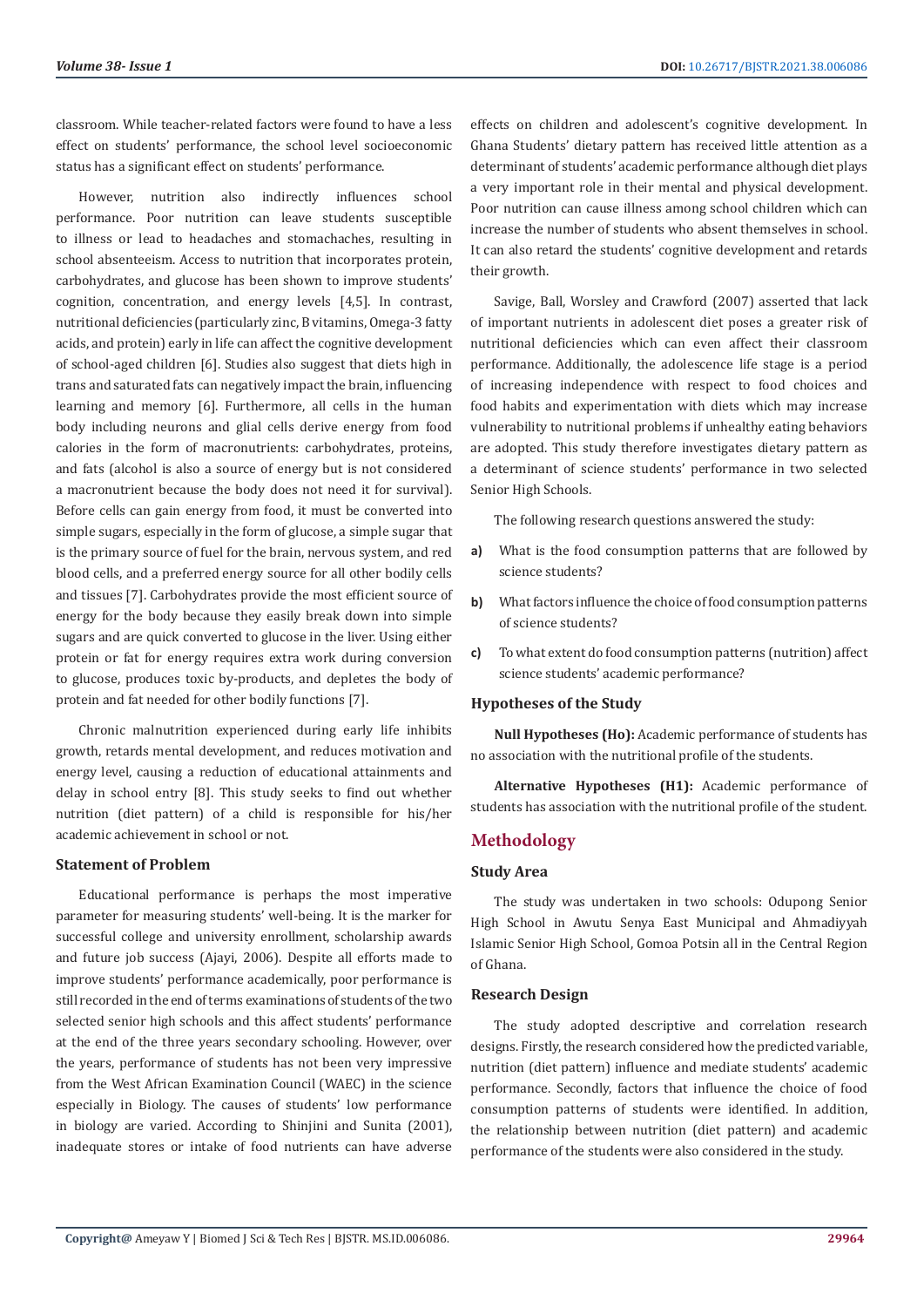# **Sampling Technique**

Sampling is the act, process, or technique of selecting a suitable sample, or a representative part of a population for the purpose of determining parameters or characteristics of the whole population [9]. defined sampling as a process of selecting some individuals from a larger group in order to form the basis for estimating or predicting the existence and extent of unknown information or outcome on the bigger population. Sampling is a trade-off between some benefits and disadvantages although it saves costs and time, the information on the population is not known but only through an estimate [9]. Sampling techniques, on the other hand, are the strategies applied by researcher during the sampling procedure. In this research, two-stage sampling procedure was adopted. In the first stage, purposive sampling was used to select the schools and participant class in the schools. Purposive sampling is a nonprobability sampling procedure where the researcher selects a target sample based on pre-determined set of reasons. This includes personal experience, availability of information, among others. In the second stage, simple random sampling was employed to select the respondents from the class. Unlike purposive sampling, simple random sampling is a probability sampling procedure that allows equal and known probabilities of inclusion of every individual in the sample unit. It is widely used in selecting samples through probability methods [9].

# **Data Collection Instruments**

- **a.** Academic achievement scores obtained in Elective Science subjects in the school end of terms examination.
- **b.** Questionnaire given to students to respond about their personal diet or nutritional choices.
- **c.** Unstructured interview was be used to solicit for information that were not captured by the questionnaire

# **Data Collection Procedures**

The study relied on primary data collected from students who were offering general sciences, and secondary data was based on the students' scores.

#### **Questionnaires on Nutrition (Dietary Pattern Intake)**

Questionnaire was chosen because it is effective in securing information from the respondents within the shortest possible time. The questionnaire was done using Likert scale format. The options include Strongly Agree (SA), Agree (A), Disagree (D) and Strongly Disagree (SD). The respondents were to tick appropriate option that applied to them on factors that influence their nutritional pattern. Again, the questionnaire on food was to obtain data on the types of food eaten by the students. Each of the respondents was asked

to give the choice and frequencies at which he/she consumes on the listed food recorded on an individual dietary score sheet. High, moderate, and low was used with the following scale 1-3 indicate one (1), 4-7 indicate two (2) and 8-10 indicate (3) respectively to determine the weight for appropriate intake of food. Also, students responded to the questions that provided information on factors that affect their dietary or nutritional intake.

# **Document Analysis**

The researcher took a secondary data on academic performance test scores of the students from first year: terms one, two and three; and second year term one. The scores were added for the four terms, divided by the total of the scores, multiplied by hundred (100) and came out with each student's score which was compared with each student's nutritional status (diet pattern) within the period of study to establish whether there was a difference between them.

## **Data Analysis**

The data collected were analyzed with SPSS software (version 25.0). Descriptive statistics such as mean, standard deviation as well as simple percentages were used for analysis of questionnaire output. The researchers used cross-tabulation, Chi-Square (χ2) and one way ANOVA test to determine the relationship and statistical significance of variables.

#### **Ethical Consideration**

Ethical issues were taken into consideration in this study. In the first place, consent was sought from the schools to find out their willingness to participate in the study or not. The researchers ensured that names and personal details of the respondents were not revealed or published. The data collected was kept confidential and used only for research purposes.

# **Results and Discussion**

The results and discussion are presented in accordance with the research questions posed. Table 1 shows that out of the 105 respondents selected for the study 67.9% and 32.4% of them were males and females respectively. Among the respondents, 39% were aged between 14- 16, 59% were aged between 17-19 and 1.9 % aged between 20-22 years. The total number of students selected from the two senior high schools was 105. Out of this number, 34.3% and 65.7% were selected from Odupong Community Day SHS and T.I Ahmediyyah Islamic SHS respectively.

# **Research Question 1: What Food Consumption Patterns are followed by Science Students?**

Table 2 and Table 3 show that the foods consumed by the students were grouped into cereals, legumes, fruits, vegetable,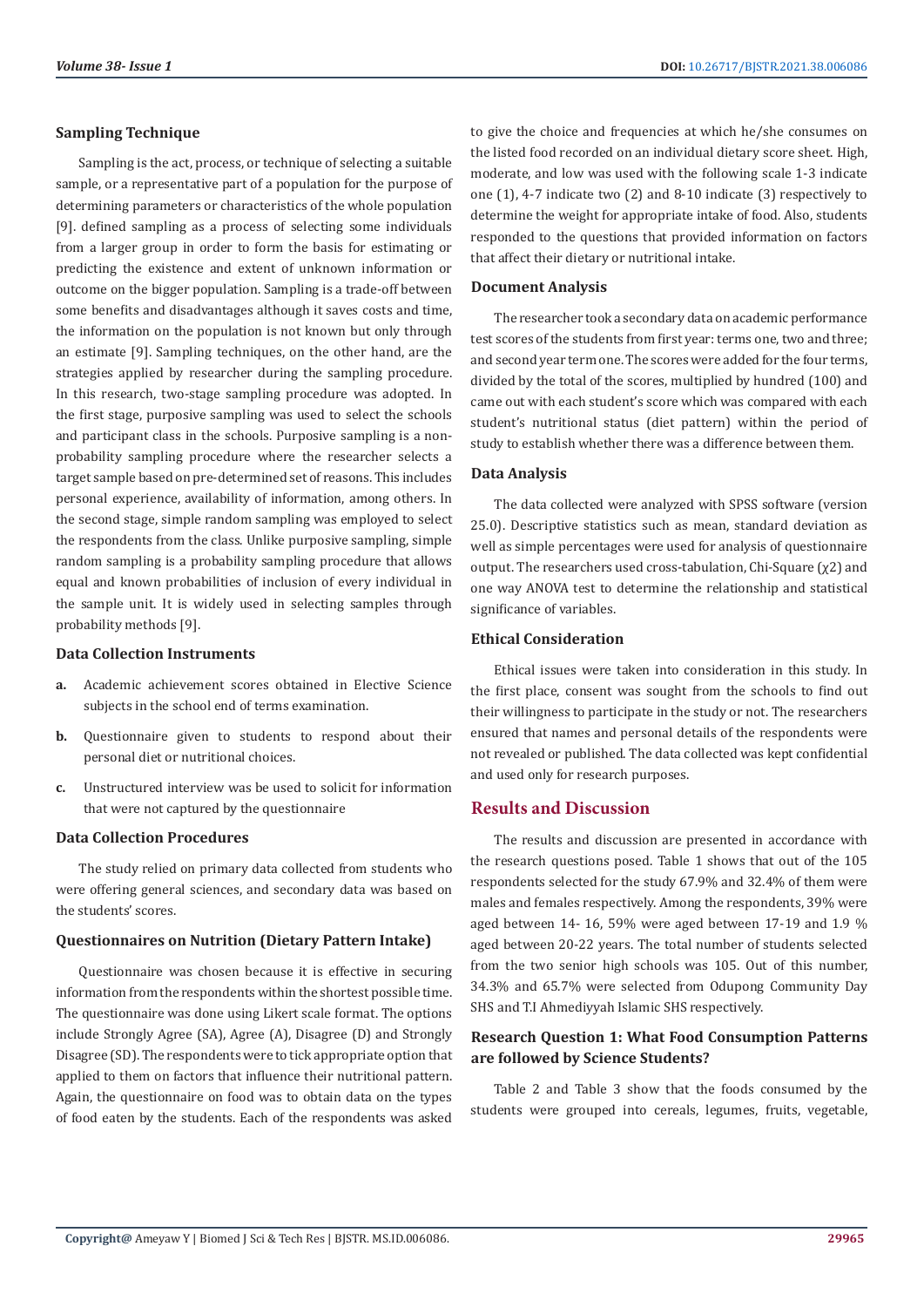root and tubers, animal product and snacks. The researcher has classified the aforementioned foods as carbohydrates, protein, fruits/vitamins and mineral salts. The most commonly consumed carbohydrates were maize (22.9%) eaten five times a week, rice (28.8%) eaten seven times a week and yam (24.6%) and cassava (24.8%) were eaten twice and once a week respectively. Protein: beans (29.5%), eggs (24.8%), groundnut (23.4%) and fish (21.9%) were consumed twice in a weeek. While among the consumption rates of fruits/vitamins/mineral salts are banana (21.9%), orange (24.8%), mango (22.9%) and green leave vegetable (19.0%) and okra (27.6%) consumed once, thrice and fourth respectively (Appendix B). Again, in Tables 4 and 4.3, the consumed foods were: Carbohydrate 55%, proteins (21%), vegetables (14%) and fruits/ minerals (10%).

**Table 1:** Demography of Respondents.

| S/n            | Item                             | Frequency                       | Percentage (%) |
|----------------|----------------------------------|---------------------------------|----------------|
|                | Gender                           |                                 |                |
| 1.             | Male                             | 71                              | 67.9           |
|                | Female                           | 34<br>41<br>62<br>2<br>36<br>69 | 32.4           |
|                | Age (Years)                      |                                 |                |
| $\overline{2}$ | $14 - 16$                        |                                 | 39             |
|                | 17-19                            |                                 | 59             |
|                | $20 - 22$                        |                                 | 1.9            |
|                | <b>Name of Schools</b>           |                                 |                |
| 3.             | <b>Odupong Community Day SHS</b> |                                 | 34.3           |
|                | T.I. Ahmediyyah Islamic SHS      |                                 | 65.7           |

Source: Fieldwork Data, (2018).

**Table 2:** Frequency intake of carbohydrates by the participants (N=105).

| <b>Choice of Diet</b> | A1 | A2 | A3 | A <sub>4</sub> | A <sub>5</sub> | A <sub>6</sub> | A7             | A8       | A9       | A10 |
|-----------------------|----|----|----|----------------|----------------|----------------|----------------|----------|----------|-----|
| Maize                 |    | 18 | 19 | 14             | 24             | $\overline{ }$ | 17             | $\Omega$ |          |     |
| Rice                  | 3  | 11 | 16 | 23             | 16             | 6              | 30             |          |          |     |
| Wheat                 | 22 | 8  |    | 3              | $\overline{c}$ |                | $\overline{4}$ | 16       | 48       |     |
| Yam                   | 26 | 24 | 12 | 6              | $\mathcal{D}$  | $\theta$       |                | 34       | $\Omega$ |     |
| Cassava               | 26 | 17 | 12 | 10             | $\overline{4}$ |                | $\Omega$       | 26       | $\Omega$ |     |
| Sweet potato          | 22 | 12 |    |                |                | $\Omega$       | ∍              | 24       |          | 30  |

Source: Fieldwork Data, (2018).

**Table 3:** Frequency intake of proteins by the participants (N=105).

| <b>Choice of Diet</b> | A1 | A2 | A <sub>3</sub>     | A4 | A <sub>5</sub> | A <sub>6</sub> | <b>A7</b> | A8       | A9 |
|-----------------------|----|----|--------------------|----|----------------|----------------|-----------|----------|----|
| Beans                 | 18 | 31 | 29                 | 13 | $\overline{4}$ | 4              | 5         | 11       |    |
| Groundnut             | 25 | 20 | 15                 | a  | Q              | <sup>n</sup>   |           | 16       |    |
| Cowpea                | 12 | 6  | $\mathcal{D}$<br>∠ |    |                |                | $\theta$  | $\theta$ | 82 |
| Fish                  | 10 | 8  | 10                 | 23 | 19             | 12             | 23        |          |    |
| Meat                  | 13 | 28 | 11                 | Q  | $\overline{ }$ | 11             | 14        | $\Omega$ | 12 |
| Eggs                  | 26 | 19 | 14                 | 11 | $\overline{4}$ |                | 3         | 16       |    |
| Milk                  | 22 | 21 | 20                 | 11 | 4              | 2              | $\Omega$  | 15       |    |

Source: Fieldwork Data, (2018).

 $A1 =$ Once in a week

A2 = Twice in a week

A3 = Thrice in a week

A4 = Four times in a week

A5 = Five times in a week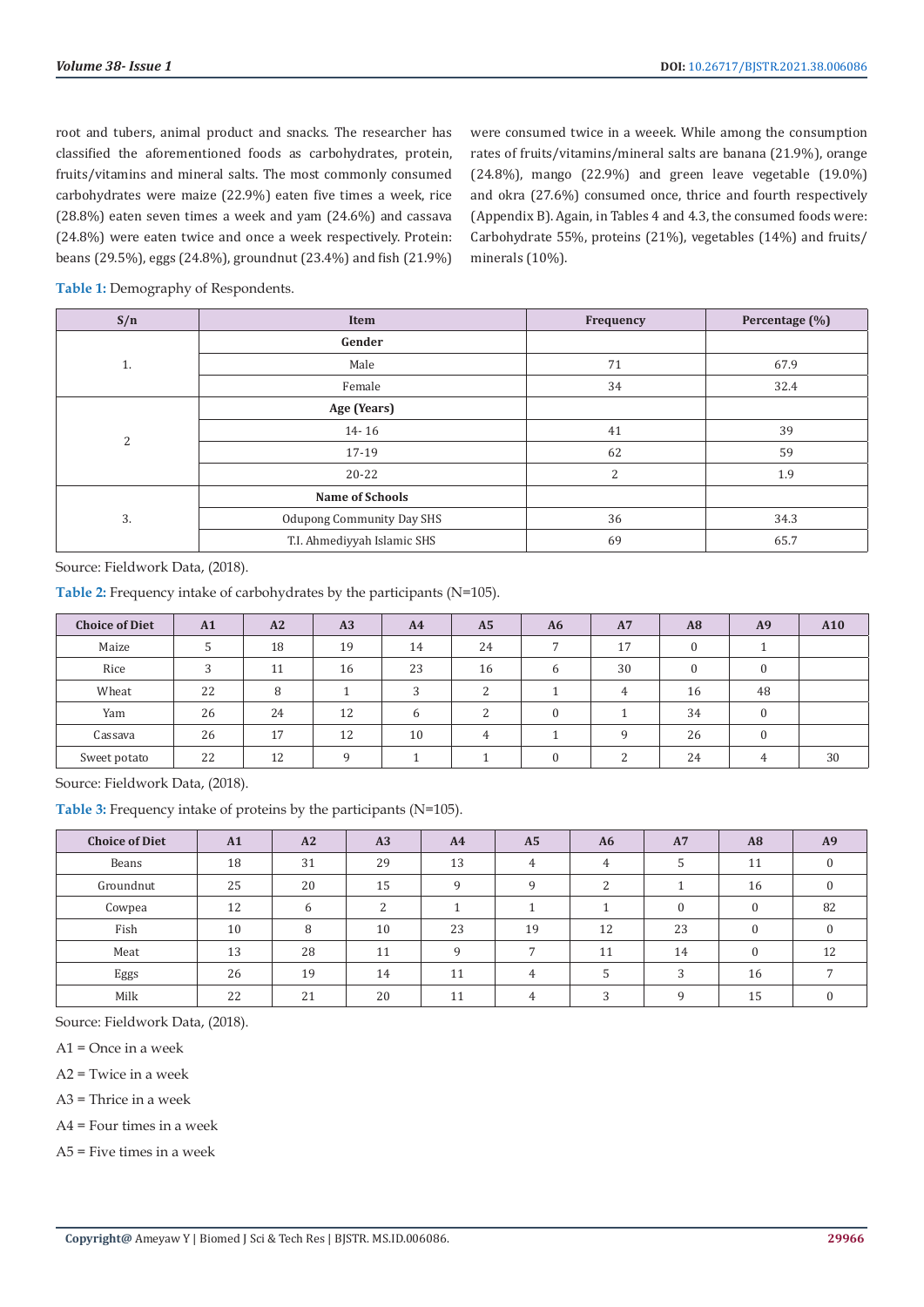A6=Six times in a week

A7 = Seven times in a week

- $A8 =$  monthly
- A9 = Never

A10 = Fort night

**Table 4:** Factors that affect students' food or dietary pattern.

| s/n          | <b>Item A</b>                                                                    |                 | D                         | Mean | <b>SD</b> |
|--------------|----------------------------------------------------------------------------------|-----------------|---------------------------|------|-----------|
| 1            | The taste of the food affects my food pattern.                                   | $91(86.7%)$ *   | $14(13.3)*$               | 3.8  | 0.04      |
| 2            | I do not eat certain food because of food taboos in my village.                  | $23(21.9\%)$ *  | $82(78.1\%)$ *            | 1.4  | 1.12      |
| 3            | Because of my bad experience with certain foods, I do not eat them.              | $45(42.9\%)$ *  | $60(57.1\%)$ *            | 2.2  | 0.01      |
| 4            | I buy or eat food because of its nutritional value.                              | $75(71.4\%)$ *  | $30(28.6\%)$ *            | 3.1  | 0.75      |
| .5           | My church doctrine prevents me from eating certain food.                         | $18(17.1\%)$ *  | 87(82.9%)*                | 1.2  | 0.45      |
| 6            | The food we consume in the house depends on my parents'<br>socioeconomic status. | 98(93.3%) *     | $7(6.7\%)$ *              | 3.4  | 0.02      |
| 7            | I have abstained from certain foods because of my health conditions.             | $37(35.2\%)$ *  | $68(64.8\%)$ <sup>*</sup> | 1.9  | 0.5       |
| 8            | I am influenced by friends on the choice of food I eat in school.                | $82(78.1\%)$ *  | $23(21.9\%)$ *            | 3    | 0.95      |
| $\mathbf{q}$ | The food I consume in school depends on the menu used by the<br>kitchen only.    | 79(75.2%) *     | $26(24.8\%)$ *            | 2.8  | 1.21      |
| 10           | I lack funds to buy fruits and vegetables.                                       | $92(87.6\%)$ *  | $13(12.4\%)$ *            | 3.2  | 1.8       |
| 11           | Food advertisements on television affect my food choice.                         | $101(96.2\%)$ * | $4(3.8\%)$ *              | 3.6  | 0.82      |
| 12           | Students do not eat heavy foods during examination periods.                      | $61(58.1\%)$    | 44(41.9%)                 | 2.7  | 1.65      |

Percentages in parenthesis\*

# **Discussion**

Carbohydrates were the most frequent source of food consumed by the students, followed by proteins and fruits/vitamins/mineral salts. Consuming sufficient amount of carbohydrates was suitable for the students' academic work. All parts of the body including the brain need energy to function well. Students may feel weak and lazy to learn or carry out their daily activities if the energy they have is not sufficient. The human brain also needs energy to function properly. In fact, the brain accounts for only about 2% of a person's body weight but consumes between 20-30% of the body's available energy and oxygen [10]. He attributed it to the fact that active neurons burn fuel to function. In fact, carbohydrates provide the most efficient source of energy for the body because they easily break down into simple sugars and are quickly converted to glucose in the liver. Glucose, a simple sugar, is the primary source of fuel for the brain, nervous system, and red blood cells, and a preferred energy source for all other bodily cells and tissues [11]. This food pattern suggests that the respondents took in a lot of carbohydrate giving food. World Health Organization (WHO) recommends that 55-75% of humans' calories should come from carbohydrate.

The students' meals include proteins from plant and animal sources. Beans are the highest source of protein in the respondents' diet. This is followed by egg consumptions. Proteins are found in foods such as meat, fish, milk, and cheese. According to [12], proteins are used to make most of the body's tissues, including neurotransmitters, earlier identified as chemical messengers that carry information from brain cells to other brain cells. A lack of protein, also known as Protein Energy Malnutrition, lead to poor school performance by children and caused young children to be lethargic, withdrawn, and passive, all of which help affect social and emotional development. Inclusion of eggs to students' meal is very helpful since it provides the body with Omega -3 fatty acids. Omega-3 fatty acids are very important to the optimum performance of the brain and a lack of these fats can lead to depression, poor memory, low IQ, learning disabilities, dyslexia, and ADD [12]. In a follow-up interview, some of the students mentioned that they are not given enough proteins and that affect their cognitive development. Fruits and vegetable consumption provides the body with important vitamins and mineral salts suitable to improve body building and functioning of the brain. Vitamins and minerals are important substances for the functioning of the brain. Most important are the vitamins A, C, E, and B complex vitamins. Manganese and magnesium are two minerals essential for brain functioning; sodium, potassium and calcium play a role in message transmission and the thinking process.

In a follow-up interview with some of the respondents, it was revealed that vegetable and fruit consumption was very minimal. This means that most of the students' body systems might lack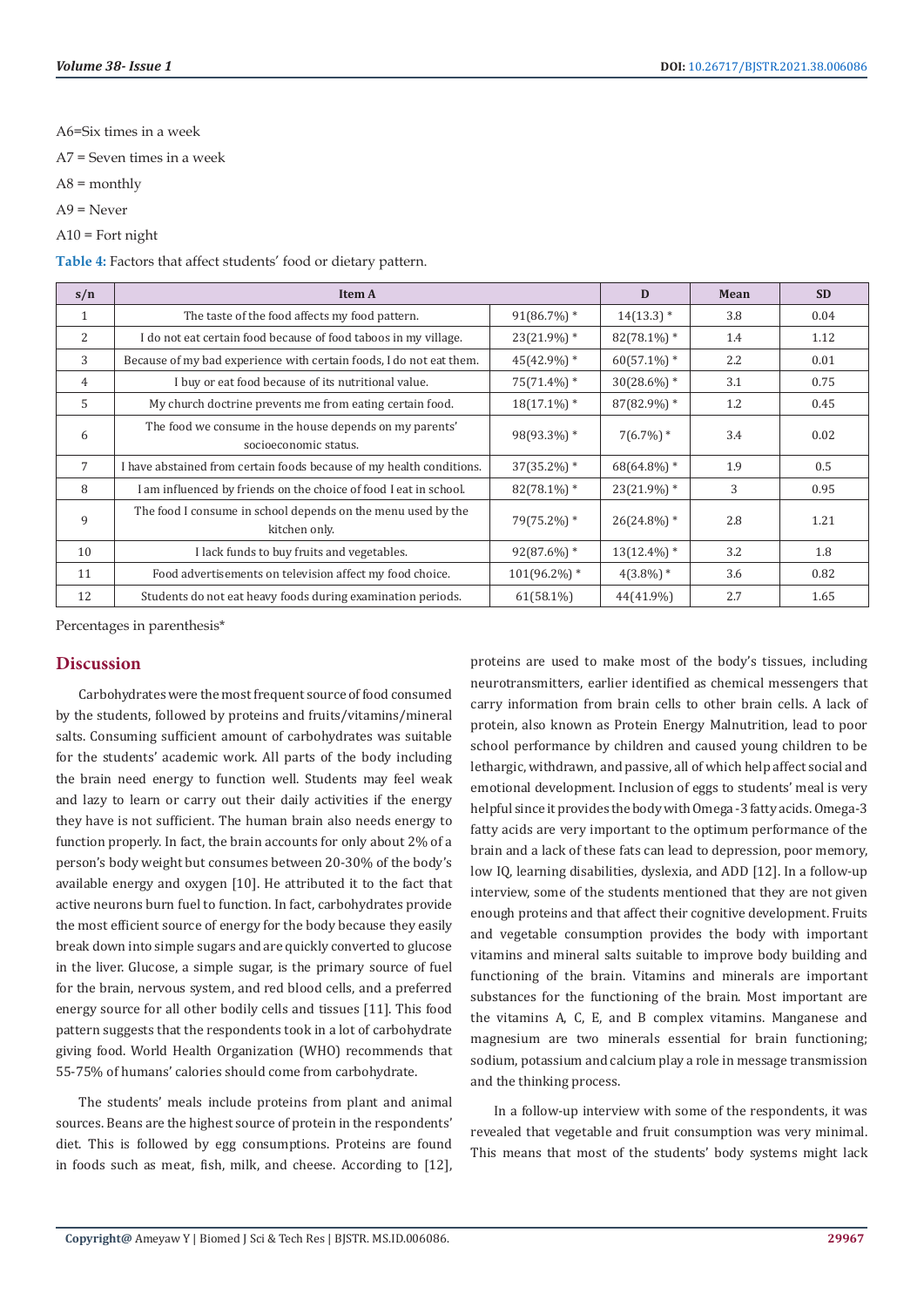some important food nutrients that could have improved their cognitive development. Also, fruits and vegetables provide the body with nutrients that protect the body against infection and diseases. Absence of these nutrients means that students may fall sick easily and might absent themselves from school which can impact on their learning and academic performance. In a similar study, [13] asserted that nutrition affects learning and behavior and suggested that diet can influence cognition and behavior in many ways, which include the condition of not enough nutrition or the condition of the lack of certain nutrients.

# **Research Question 2: What Factors Influence the Choice of Food Consumption Patterns of Science Students?**

In Table 5, the respondents 86.7% scored a mean of 3.8 (SD=0.04) to agree that the taste of the food affect their food habit. The small standard deviation suggests that the respondents were consistent in their decision. Majority of the respondents 78.1% and 57.1% scored means of 1.4 (SD =1.12) and 2.2 (SD=1.5) to disagree that taboos in their village and their bad experiences with certain food do not influence their dietary pattern respectively. The high standard deviation obtained for the two mean scores indicates that some of the students were not sure about their response and so were not consistent in their decision. The respondents, 71.4% and 93.3% scored means of 3.1(SD=0.75) and 3.4(SD=0.02) to agree that they buy or eat food because of its nutritional value and that food consumed in their homes depends on their parents' socioeconomic status respectively. The small standard deviations obtained for students' responses indicate that most of the students agree to this and were consistent with their response. A higher number 82.9% scored a mean of 1.2 (SD = 0.45) to disagree that their church doctrines prevent them from eating certain foods. The small standard deviation suggests that most of the students are consistent with their decision. Also, only few of the respondents 35.2% agreed that they abstain from certain food because of health conditions.

**Table 5:** Summary of students' academic results and nutritional status.

| Item            | $\mathbf{r}$ | Mean        | <b>SD</b> | Mode                   | Min         | <b>Max</b>             |
|-----------------|--------------|-------------|-----------|------------------------|-------------|------------------------|
| Scores          | 150          | 58.38       | o.J       | 56.83                  | 28.4        | 79.67                  |
| Nutrition scale | 150          | $-$<br>4.5, | 1.08      | $\sim$<br>Д.<br>T. L L | $\sim$<br>. | $\overline{ }$<br>7.48 |

Source: fieldwork Data, (2018).

The results shows that 78.1% of the respondents scored a mean of 3.0 (SD=0.95) to agree that their friends influence them on the choice of food they eat. Some of the respondents 75.2%, 87.6% and 96.2% scored means of 2.8 (SD=1.21), 3.2(SD=1.8) and 3.6(SD=0.82) to agree that food they consume in school depends on the menu used by the school kitchen only, they lack funds to buy fruits and vegetables in school and their food choice is influenced by television advertisement respectively. Also, 58.1% of the respondents agreed (mean=2.7; SD=1.65) that they do not eat heavy food during examination periods. The high standard deviation indicates that most of the students were not consistent in their decision.

# **Discussion**

The taste of food affects the dietary pattern of most students while taboos available in students' village only influence students' dietary pattern to a smaller extend. In a similar study, Fismen et al. [14]. stated that preference for tastes and family eating were some of the influential factors of dietary intake. This suggests that food prepared for adolescents and teenagers in schools and in the house should taste well. Also, less than 50% of the respondents indicated that their previous bad experience with certain food has prevented them from eating such food. In a follow-up interview, some of the students mentioned that when they eat beans that are not well cooked, they usually have gas in their stomach, and have stopped

eating beans although it is one of the proteins giving food that helps to improve the functioning of the brain and other important body cells. Again, it was revealed that, most of the students buy or eat food because of its nutritional value. This indicates that the knowledge students have on food nutritional value affected their dietary intake. This finding agrees with that reported by Kabir, Miah and Islam [15]. They opined in their studies that students had poor nutritional knowledge which resulted in them consuming more fatlike substances. This suggests that when students become much aware of the nutritional value of the food they are taking, it will help them to make the right decision on their diet.

Furthermore, only few of the respondents indicated that their church or religious doctrines prevented from taking certain food. Another factor that affects students' food consumption is their parent socioeconomic factor. Some of them agreed that due to poor socioeconomic status of their parents, they lack the funds to buy fruits and vegetables and so eat less quantity of these foods. In a similar study, students of low socioeconomic status often engaged in unhealthy dietary habits and had poor nutritional intake [16]. Also, study conducted in other settings presents similar views that socioeconomic capacity is associated with food habits; for example, adolescents in schools in Nordic countries are more likely to consume fruits and vegetables daily [17]. However, adequate nutrition is fundamental at this age in order to maintain good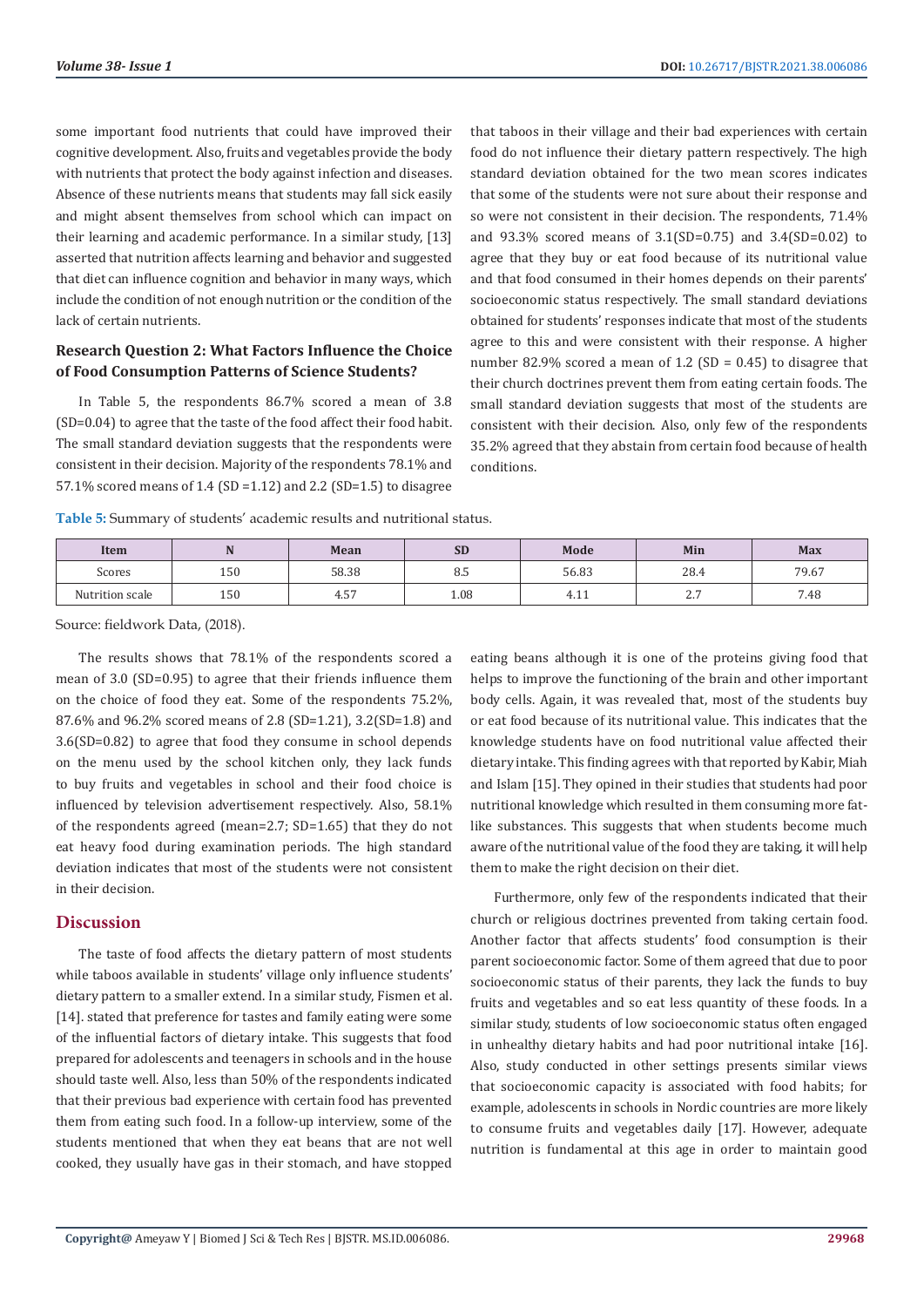physical and mental health, ensure healthy cognitive and intellectual development, and achieve optimum academic performance [18]. In this study health conditions affect food intake of few students while peer influence affect the food intake of majority of the students. In a follow up interview some of the students mentioned that they are often influence by their friends to buy or eat certain food. They added that sometimes once their friends have recommended the food, they do not consider the nutritional benefit of the food. They also, mentioned that advertisement made on food influence the dietary pattern on food especially in the house. Most of the respondents mentioned in a follow up interview mentioned that they prefer to take indomie because they often advertise them on television.

This suggests that nutritionists can influence the dietary impact of students and many adults through this media to improve the health of students and the public at large. It was also revealed that majority of the students depends on the food prepared by the school kitchen. It is therefore important for school authorities to include in their menu food that can improve students' cognitive development. Similarly, [19] reported on eight key factors that influence food consumption pattern of children and adolescents. These factors included food preferences, perceptions of healthy

eating, family environment, peer influence, school influence, food advertising, lifestyle characteristics and control and choice.

# **Research Question 3: To What Extent Do Food Consumption Patterns (Dietary Pattern) Affect Science Students' Academic Performance?**

The academic performance of the students was determined by the students' scores. Table 6 shows that the mean score obtained by students was 58.38% (SD=8.5). The high standard deviation means that most of the scores obtained by students were not consistent with the mean score. The score of the students ranged from 28.4 % to 79.67%. On nutrition status, the scaling was made as,  $1-3=$ high, 4-7= moderate and 8-10= low consumption of important food nutrients. In this study, the mean nutrition was 4.57 SD=1.08) and this falls within moderate consumption of food nutrient. The small standard deviation means that most of the students were consuming moderate amount of important food substances which were common to them and were consistent with their decision. The mode of 4.11 indicates majority of the students diet consumption Table 7 was moderate. Correlation test conducted to ascertain how nutritional status influenced academic performance has been presented in Table 7.

**Table 6:** Correlation of students' academic performance and nutritional status.

|                                                          | <b>Nutritional Status</b> |      |      |  |  |
|----------------------------------------------------------|---------------------------|------|------|--|--|
|                                                          | Pearson Correlation       |      | .647 |  |  |
|                                                          | Sig. (2-tailed)           |      | .000 |  |  |
| Academic performance Nutritional<br>Status               | N                         | 105  | 105  |  |  |
|                                                          | Pearson Correlation       | .647 |      |  |  |
|                                                          | Sig. (2-tailed)           | .000 |      |  |  |
|                                                          | N                         | 105  | 105  |  |  |
| Correlation is significant at the 0.01 level (2-tailed). |                           |      |      |  |  |

#### Source: fieldwork Data, (2018).

**Table 7:** Chi-Square Tests.

|                    | Value | Df | -value |
|--------------------|-------|----|--------|
| Pearson Chi-Square | 7.879 |    | 0.049  |

**Source:** fieldwork Data, (2018).

Actual p-value significant is 9.0362x10-14and has been approximated as 0.000 in Table 7. In the Table 6, the academic performance and Nutritional Status (r=0.647), based on n=105 observations with pair wise non-missing values. Academic performance and Nutritional Status have a statistically significant linear relationship ( $p$ < .01). The direction of the relationship is positive (i.e., academic performance and nutritional status were positively correlated), meaning that these variables tend to increase together (i.e., proper nutritional status is associated with good academic performance). This shows food intake is an important

element. In a research supporting nutrition and its effects on cognition, Wolpert and Wheeler [20,21] cited Gomez-Pinilla that diet, exercise, and sleep have the potential to alter brain health and mental function. Gomez-Pinilla stated that it stands to reason those changes in diet could be used to enhance cognitive abilities. His research has shown that Omega-3 fatty acids such as those found in salmon (fish), kiwi fruit, and groundnuts, provide many benefits in improving memory and learning, much of which occurs at the synapses.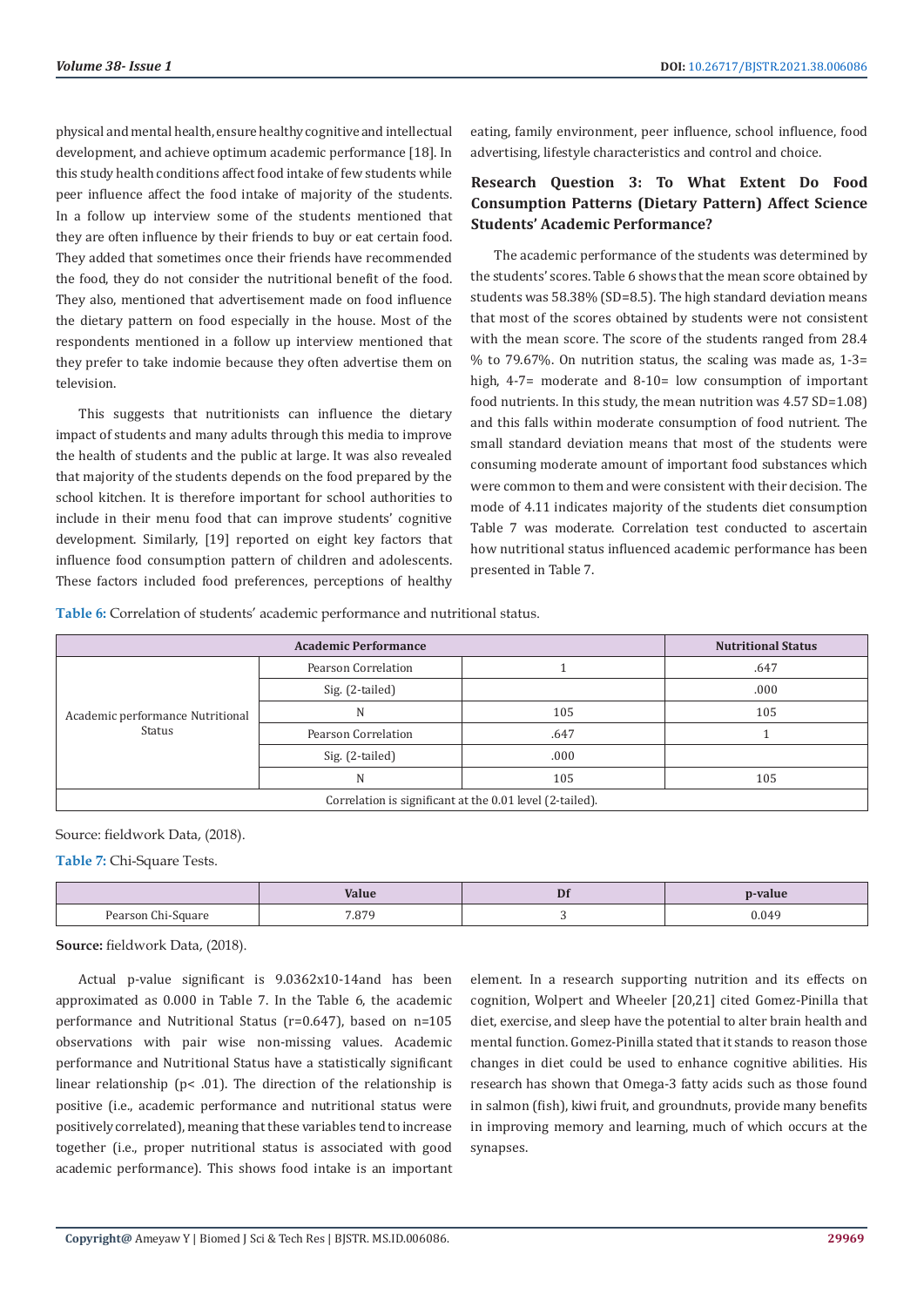#### **Hypothesis Testing Ho**

Academic performance of students has no association with the nutritional profile of the students. With a Pearson Chi-Square value of 7.879 and a p-value=0.049 the Null hypothesis (H0) is rejected, and the Alternate hypothesis (H1) accepted. This shows a statistically significant relation between the nutritional status of students and how they perform academically Table 7.

# **Conclusion**

Based on the findings of the study, food consumption pattern of science students in the studied schools influenced their academic performance in a positively correlated manner. This suggests parents and school authorities need to plan students' diet to improve students' health and functioning of important body organs. Parents and teachers should assist their wards to overcome factors that inhibit them from eating nutritious meals.

# **Recommendations**

The following recommendations are outlined:

- **a)** Parents should ensure that they provide their children with a well-balanced diet every day for healthy development.
- **b)** Government and school authorities should design menu that would include more fruits and vegetables in senior high school in Ghana.
- **c)** Since most of the youth have the appetite for food that are advertised, it is important for food and drugs board and the government to intensify their mandate of assess the effect of such food to children and the general public.
- **d)** More education should be done to create the awareness of school children on the nutritional benefits of food.

# **Acknowledgement**

The authors thank the management and students of Potsin T. I. Ahmediyyah and Odupong Community Day Senior High Schools for their cooperation during the study.

# **References**

- 1. Saxton J (2000) Investment in education: Private and public returns.
- 2. [Waseka, E L, Simatwa EM W \(2016\) Student Factors Influencing](https://www.semanticscholar.org/paper/INVESTMENT-IN-EDUCATION-%3A-PRIVATE-AND-PUBLIC-Saxton/4bf741990ab506e7735239e9ca16e1bffb208959)  [Academic Performance of Students in Secondary Education in Kenya: A](https://www.semanticscholar.org/paper/INVESTMENT-IN-EDUCATION-%3A-PRIVATE-AND-PUBLIC-Saxton/4bf741990ab506e7735239e9ca16e1bffb208959)  [Case Study of Kakamega County. Educational Research 7\(3\): 72-87.](https://www.semanticscholar.org/paper/INVESTMENT-IN-EDUCATION-%3A-PRIVATE-AND-PUBLIC-Saxton/4bf741990ab506e7735239e9ca16e1bffb208959)
- 3. [Yamtinah S, Masykuri M, Shidiq AS \(2017\) Gender Differences in Students'](https://aip.scitation.org/doi/abs/10.1063/1.4995102) [Attitudes toward Science: An Analysis of Students' Science Process](https://aip.scitation.org/doi/abs/10.1063/1.4995102) [Skill using Testlet. Instrument. In The 4th International Conference on](https://aip.scitation.org/doi/abs/10.1063/1.4995102) [Research, Implementation, and Education of Mathematics and Science](https://aip.scitation.org/doi/abs/10.1063/1.4995102) [\(4th ICRIEMS\) \(Vol.30003\).](https://aip.scitation.org/doi/abs/10.1063/1.4995102)
- 4. [Bellisle F \(2004\) Effects of diet on behaviour and cognition in children.](https://pubmed.ncbi.nlm.nih.gov/15522161/) [British Journal of Nutrition, 92\(2\): S227-S232.](https://pubmed.ncbi.nlm.nih.gov/15522161/)
- 5. [Sorhaindo A, Feinstein L \(2006\) What is the relationship between child](https://discovery.ucl.ac.uk/id/eprint/10015414/1/WBLResRep18.pdf) [nutrition and school outcomes?](https://discovery.ucl.ac.uk/id/eprint/10015414/1/WBLResRep18.pdf)
- 6. [Gomez-Pinilla F \(2008\) Brain foods: The effects of nutrients on brain](https://www.ncbi.nlm.nih.gov/pmc/articles/PMC2805706/) [function. National Review of Neuroscience 9\(7\): 568-578.](https://www.ncbi.nlm.nih.gov/pmc/articles/PMC2805706/)
- 7. [Davis B, Melina V, Berry R \(2010\) Becoming raw: The essential guide to](https://www.amazon.com/Becoming-Raw-Essential-Guide-Vegan/dp/1570672385) [raw vegan diets. Summertown, TN: Book Publishing Company.](https://www.amazon.com/Becoming-Raw-Essential-Guide-Vegan/dp/1570672385)
- 8. [Ghosh S, Rakshit S, Bhattacharya M \(2013\) Academic performance and](http://www.iosrjournals.org/iosr-jrme/papers/Vol-1%20Issue-4/I0145768.pdf) [nutritional status-A case study on college students in North Tripura.](http://www.iosrjournals.org/iosr-jrme/papers/Vol-1%20Issue-4/I0145768.pdf) [IOSR J Res Method Educ 1\(4\): 57-68.](http://www.iosrjournals.org/iosr-jrme/papers/Vol-1%20Issue-4/I0145768.pdf)
- 9. [Kumar R \(2011\) Research methodology: A step-by-step for beginners](https://www.academia.edu/40798601/RESEARCH_METHODOLOGY_a_step_by_step_guide_for_beginners_3rd_Ed_by_Ranjit_Kumar_) [\(3rded.\). London: Sage publication Ltd.](https://www.academia.edu/40798601/RESEARCH_METHODOLOGY_a_step_by_step_guide_for_beginners_3rd_Ed_by_Ranjit_Kumar_)
- 10. Erickson J (2006) Brain food: the real dish on nutrition and brain function. WisKids Journal, November/December.
- 11. Ajayi IA (2006) The influence of school type and location on resource availability and pupils learning outcome in primary schools in Ekiti State, Nigeria. Educational Thought 5 (1): 170-176.
- 12. [Alves H, Boog M \(2007\) Food behavior in student residence halls: a](https://pubmed.ncbi.nlm.nih.gov/17384793/) [setting for health promotion. Rev. Saude Publica 41\(2\): 197-204.](https://pubmed.ncbi.nlm.nih.gov/17384793/)
- 13. [Battle J, Lewis M \(2002\) The increasing significance of class: The relative](https://www.tandfonline.com/doi/abs/10.1300/J134v06n02_02) [effects of race and socioeconomic status on academic achievement.](https://www.tandfonline.com/doi/abs/10.1300/J134v06n02_02) [Journal of Poverty 6\(2\): 21-35.](https://www.tandfonline.com/doi/abs/10.1300/J134v06n02_02)
- 14. [Brown JL, Beardslee W H, Prothrow-Stith D \(2008\) Impact of school](http://us.stop-hunger.org/files/live/sites/stophunger-us/files/HungerPdf/Impact%20of%20School%20Breakfast%20Study_tcm150-212606.pdf) [breakfast on children's health and learning: An analysis of the scientific](http://us.stop-hunger.org/files/live/sites/stophunger-us/files/HungerPdf/Impact%20of%20School%20Breakfast%20Study_tcm150-212606.pdf) [research.](http://us.stop-hunger.org/files/live/sites/stophunger-us/files/HungerPdf/Impact%20of%20School%20Breakfast%20Study_tcm150-212606.pdf)
- 15. [Fishmen AS, Smith O, Torsheim T, Samdal O \(2014\) A school-based study](https://ijbnpa.biomedcentral.com/articles/10.1186/s12966-014-0115-y) [of time trends in food habits and their relation to socio-economic status](https://ijbnpa.biomedcentral.com/articles/10.1186/s12966-014-0115-y) [among Norwegian adolescents, 2001 inverted question mark 2009.](https://ijbnpa.biomedcentral.com/articles/10.1186/s12966-014-0115-y) [The international Journal of Behavioral Nutrition and Physical Activity](https://ijbnpa.biomedcentral.com/articles/10.1186/s12966-014-0115-y) [11\(1\): 115.](https://ijbnpa.biomedcentral.com/articles/10.1186/s12966-014-0115-y)
- 16. [Fitzgerald A, Heary C, Nixon E, Kelly C \(2010\) Factors influencing the](https://pubmed.ncbi.nlm.nih.gov/20382978/) [food choices of Irish children and adolescents: a qualitative investigation.](https://pubmed.ncbi.nlm.nih.gov/20382978/) [Health promotion Int. 25\(3\): 289-298.](https://pubmed.ncbi.nlm.nih.gov/20382978/)
- 17. [Florence MD, Asbridge M, Veugelers P \(2008\) Diet quality and academic](https://pubmed.ncbi.nlm.nih.gov/18336680/) [performance. Journal of School Health 78\(4\): 209-215.](https://pubmed.ncbi.nlm.nih.gov/18336680/)
- 18. [Gustafson N \(2010\) Nutrition and mental health. In Encyclopedia of](https://www.encyclopedia.com/medicine/encyclopedias-almanacs-transcripts-and-maps/nutrition-and-mental-health) [Mental Disorders.](https://www.encyclopedia.com/medicine/encyclopedias-almanacs-transcripts-and-maps/nutrition-and-mental-health)
- 19. [Kabir A, Miah S, Islam A \(2018\) Factors influencing eating behavior](https://pubmed.ncbi.nlm.nih.gov/29920535/) [and dietary intake among resident students in a public university in](https://pubmed.ncbi.nlm.nih.gov/29920535/) [Bangladesh: A qualitative study. PloS one 13\(6\): e0198801.](https://pubmed.ncbi.nlm.nih.gov/29920535/)
- 20. [Lahey M, Rosen S \(2002\) Dietary factors affection learning behavior.](https://www.childrensdisabilities.info/allergies/dietlearningbehavior1.html)
- 21. [Wolpert S, Wheeler M \(2008\) Food as brain medicine.UCLA Magazine](https://newsroom.ucla.edu/magazine) [Online.](https://newsroom.ucla.edu/magazine)